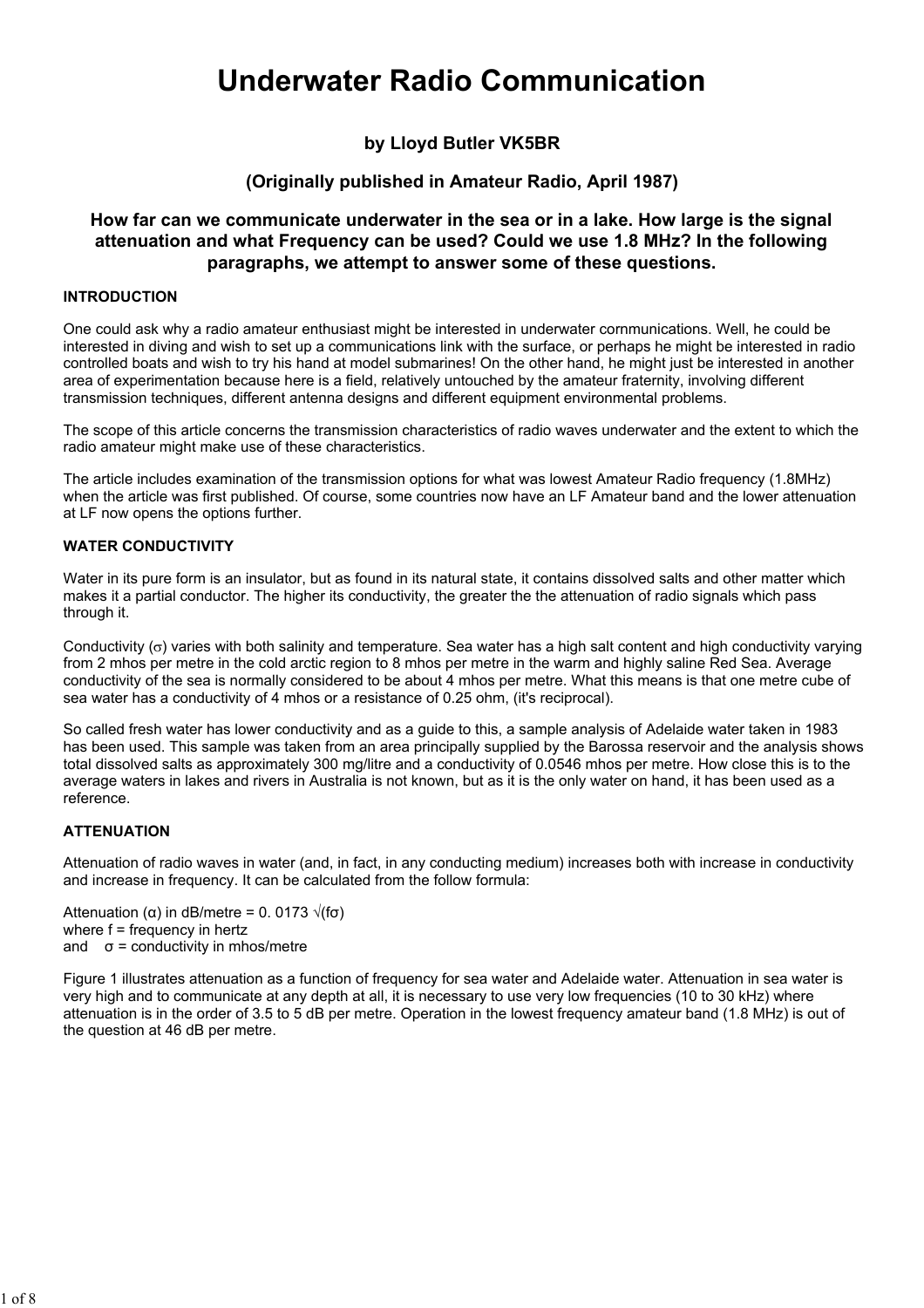

Figure 1: Underwater Attenuation versus Frequency.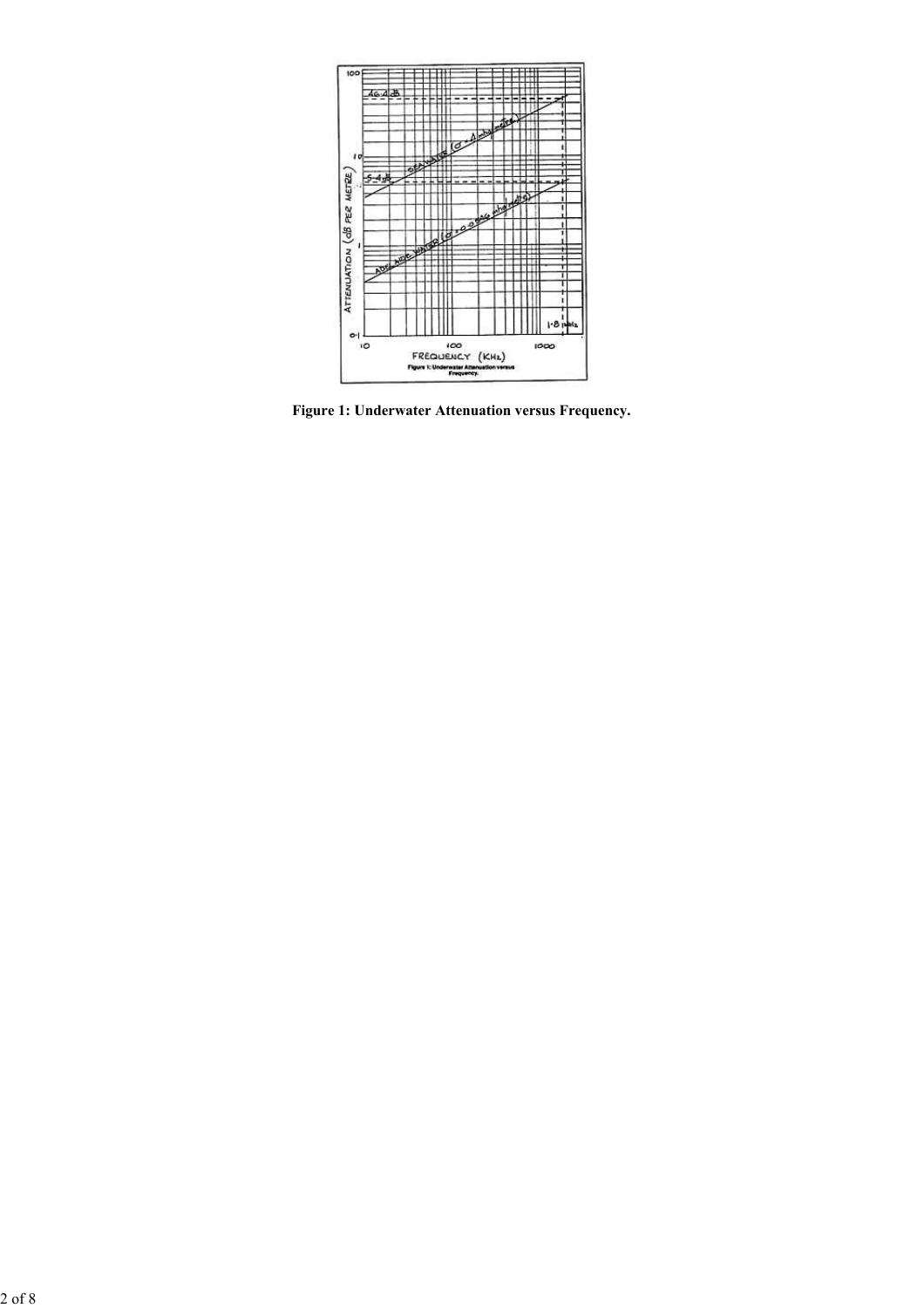The potential for operation in fresh water is much better. Using the Adelaide water sample, attenuation at 10 kHz is only 0.4 dB per metre rising to 5.4 dB per metre at 1.8 MHz.

# REFRACTION OR INTERFACE LOSS AT THE SURFACE

When EM waves travel from air to water or water to air, there is a refraction loss due to the change in the medium. This loss can be calculated from the following formula:

Refraction loss (dB) = - 20 log {(7.4586/10<sup>6</sup>) x  $\sqrt{(f/\sigma)}$ }

In sea water, this loss is quite high and in the vicinity of 60 dB for the low frequencies normally used. If communication is required from surface to underwater, path loss can be reduced by connecting the surface equipment to an antenna under the surface so that the refraction loss is eliminated.

Figure 2 illustrates refraction loss as a function of frequency for sea water and Adelaide water. It can be seen that refraction loss falls with an increase in frequency and in the case of the fresh water, this loss is down to 27 dB at 1.8 MHz which is quite attractive from an amateur radio point of view.



Figure 2: Air to Water Refraction Loss as a Function of Frequency.

## WAVELENGTH IN WATER

The wavelength in water is but a fraction of that in space and is calculated from the following formula: -

Wavelength ( $\lambda$ ) in metres = 1000  $\sqrt{(10/(\text{fo}))}$ 

Figure 3 plots wavelength versus frequency. In sea water, wavelength at 10 kHz is only 15.8 metres compared to 30 km in space. In fresh water the reduction in wavelength is not so dramatic but still quite considerable. At 1.8 MHz, wavelength is 10.1 metres compared to 167 metres in space. This reduction is wavelength leads to some considerable differences in antenna engineering with an underwater dipole at 1.8 MHz being only a few metres long.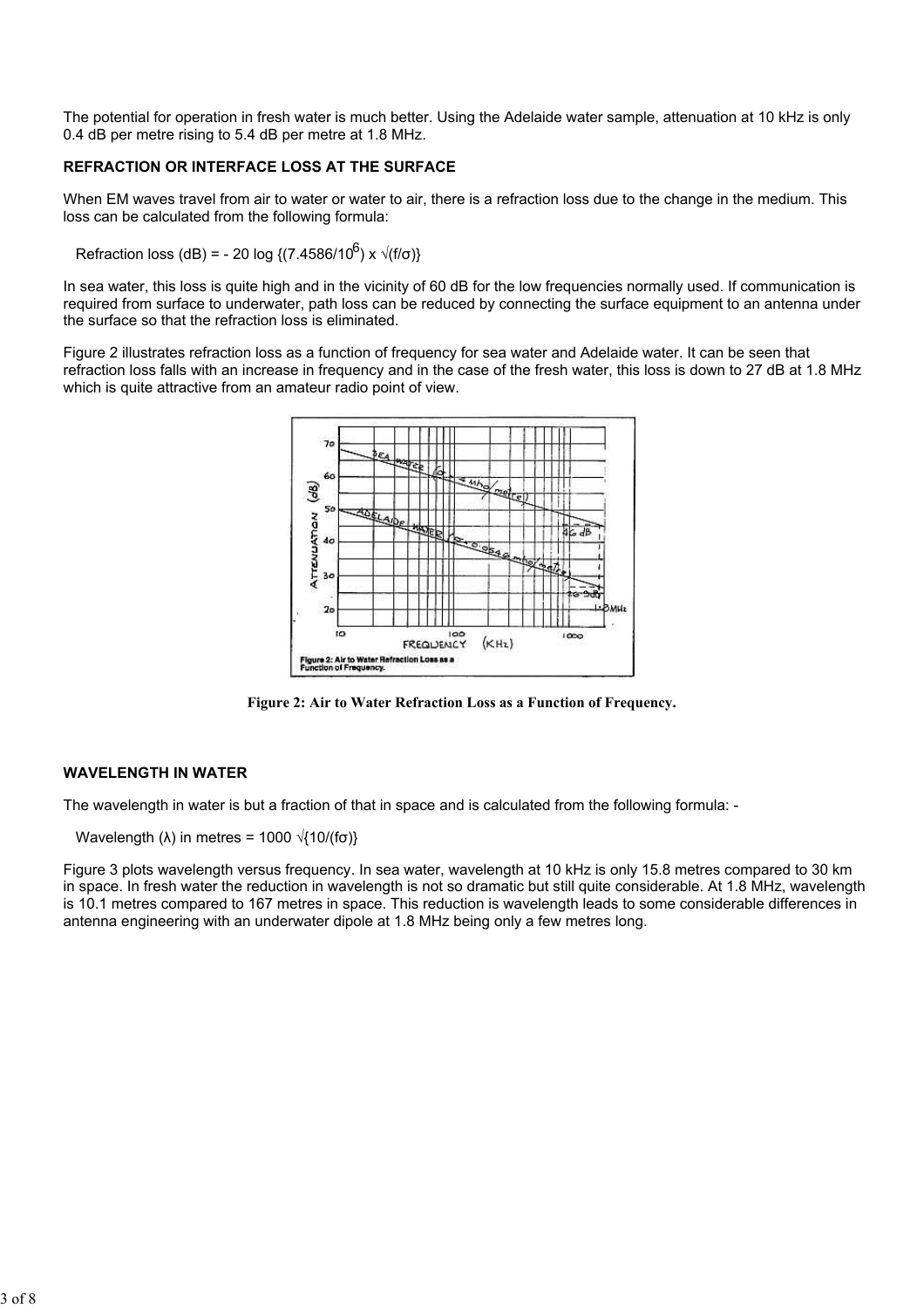

Figure 3: Wavelength verses Frequency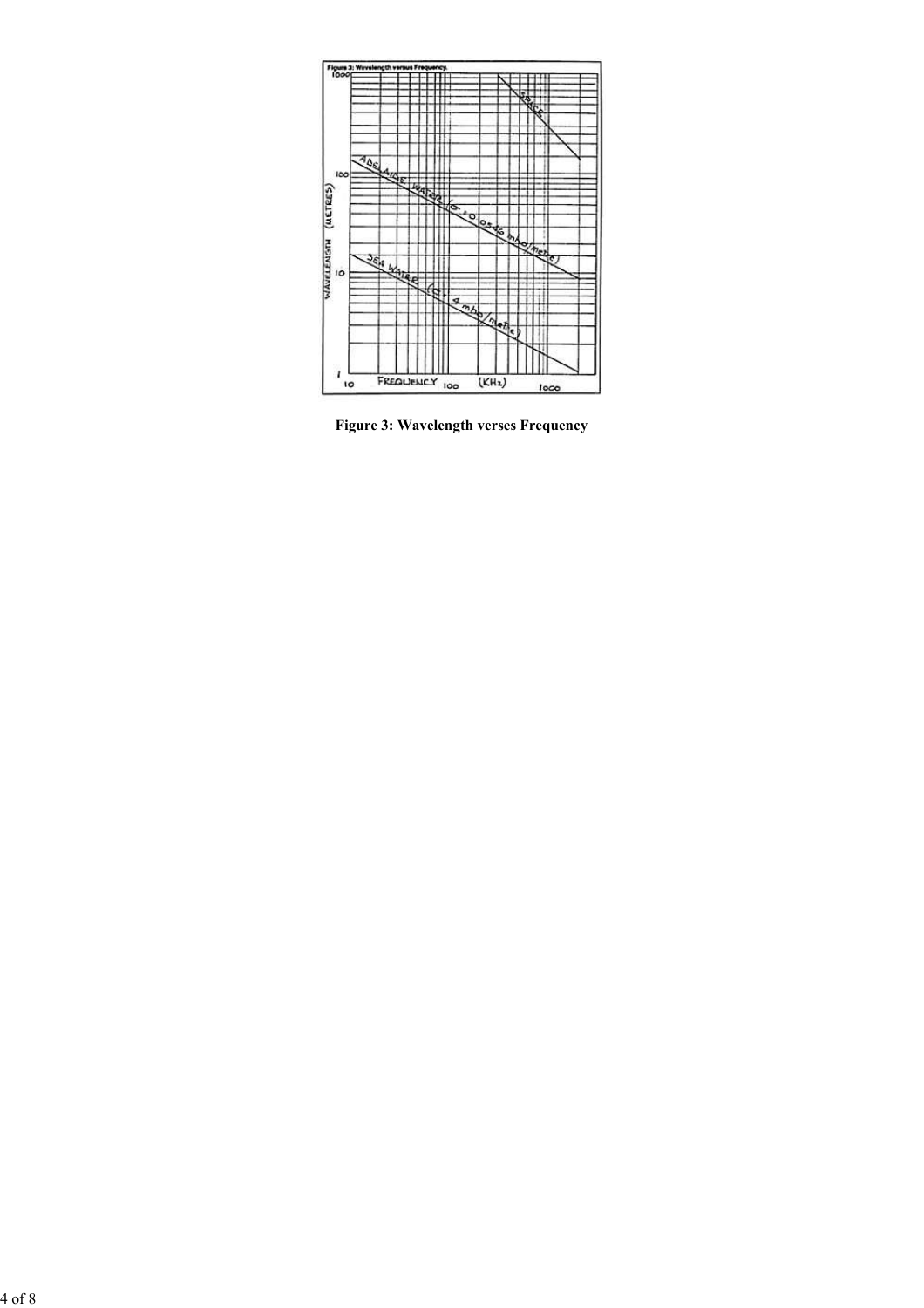## TRANSMISSION OPTIONS

The lower the frequency, the lower the attenuation in water and the better the potential for communications. Unless a band of frequencies could be approved for amateur use in the VLF region, the options for amateur radio are restricted to 1.8 MHz and communication in fresh water. A few transmission examples for this application will be discussed and these will be based on the following assumptions:

1 Radiated power is 0 dBW (referred to one watt developed in a half wave dipole). All other measurements are in decibels referred to that level.

2 Receiver bandwidth = 3 kHz.

3 Minimum discernible receive level at receive antenna = 10 dB above thermal noise (KTB) is -153 dBW (for 3 kHz bandwidth).

4 Atmospheric noise at 1.8 MHz = 35 dB above KTB (taken from published noise charts) i.e. -128 dBW for 3 kHz bandwidth.

5 Attenuation in fresh water = 5.4 dB/metre (from Figure 1 at 1.8 MHz).

6 Water/air refraction loss = 27 dB (from figure2)

Figure 4 shows the receiver submerged and the transmitter above the surface. The signal path is subject to 27 dB air/water interface loss. Atmospheric noise is also attenuated by the interface and path loss and minimum receive level is set by the sensitivity of the receive system (not affected by atmospheric noise). Maximum length of the water transmission path works out to 23 metres.



Figure 4: Transmission Path - Air to Fresh Water. Figure 5: Transmission Path - Fresh Water to Air.

Figure 5 reverses transmission direction so that the transmitter is submerged and the receiver is above the surface. In this case the minimum receive level is set by the atmospheric noise (well above the receive system sensitivity). Because of this, the maximum length of water transmission path is reduced to 18.7 metres.

Figure 6 submerges both transmitter and receiver, eliminating the air to water interface loss of 27 dB. This extends the maximum length of water transmission path to 28 metres

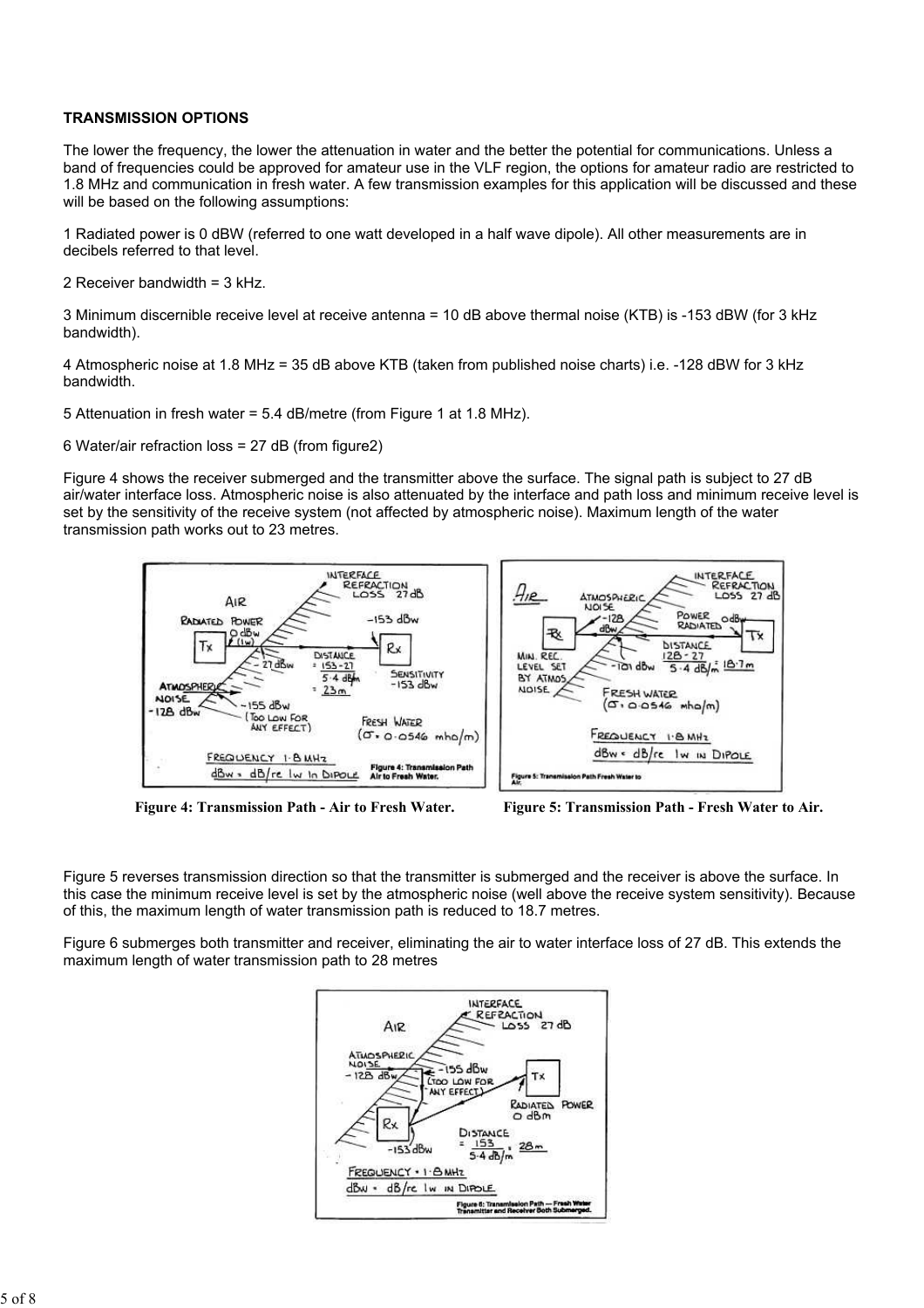

Figure 7: Transmission over a large distance above the surface to a Submerged Receiver.

We now turn our attention to transmission in space. Beyond one wavelength from the transmitting antenna, field strength in space varies inversely with distance; ie the signal is attenuated 6 dB each time the distance is doubled and attenuation from a point one wavelength from the antenna to a distance d is equal to 20 log (d).

Referring now to Figure 7, we have a transmitter with a reference power 0 dBW at one wavelength and this point is 1000 metres (or six wavelengths) from the water surface. Power level at the air/water interface is -20 log 6 = -15.6 dBW and transmission for a further 20 metres underwater is still possible.

Taking this type of transmission a little further, we now examine Figure 8. Here we have both transmitter and receiver below the water surface but 1000 metres apart. Communication over this distance via the water path is impossible but the signal can leave the water near the transmitter, travel via the air path and re-enter the water near the receiver. The signal suffers the interface loss twice (ie 54 dB) but attenuation over the 1000 metres is limited to that of the air path. So here is another technique by which two underwater stations might communicate over quite a large distance, limited essentially by the depth in water at which the stations are based.



Figure 8. Communication Between Two Submerged Stations via Air Path.

In the examples given, actual transmission distance underwater is limited from 18 to 30 metres. This distance can be increased by increasing power or decreasing frequency. Increasing the radiated power to 100 watts would give 20 dB gain or an extra underwater distance of 3.7 metres (not a large increase). If a frequency of 100 kHz were available, attenuation would be 1.28 dB/metre and taking the example of Figure 6, distance would recalculate to the greater value of 120 metres. At this frequency, however, interface loss increases to 40 dB and in the example of Figure 4 (which includes interface loss) the distance would be a lesser 88 metres, but still greater than for 1.8 MHz.

Another point to consider, is that Adelaide water is not renowned for its purity of dissolved (or undissolved) matter and it is possible that water in lakes and rivers elsewhere might have lower conductivity than that of the Adelaide sample.

# ANTENNAS

Design of underwater antennas is beyond the scope of this article, but a few interesting details can be discussed. Published references indicate that loop antennas, long wires and dipoles have been successfully used underwater at very low frequencies, their physical dimensions, in terms of a space wavelength, being much less than their equivalent in space.

Antenna conductors are insulated from the water to prevent leakage current direct to the conducting medium, but there is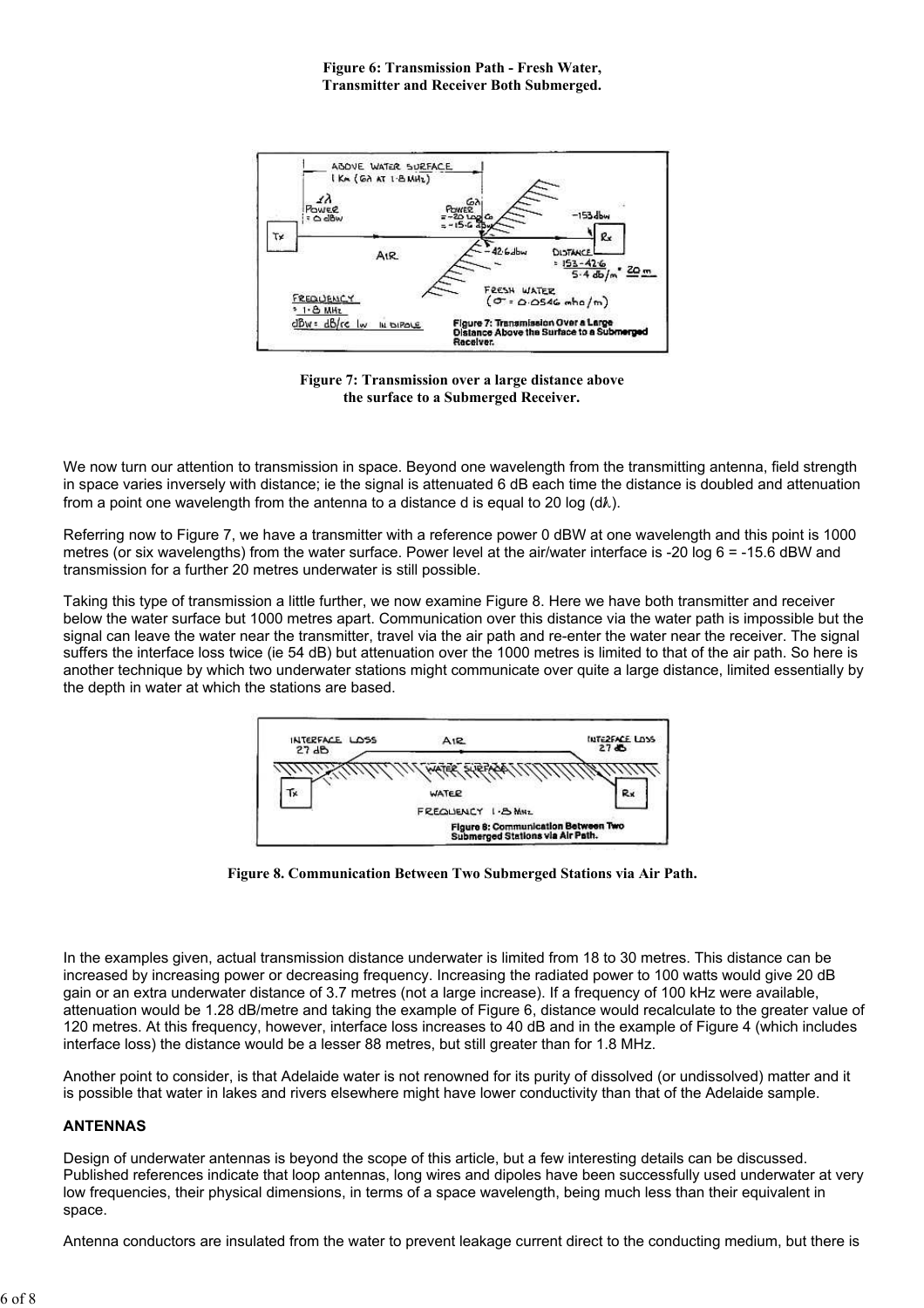still coupled conduction into the medium which causes the radiation resistance to be considerably lower than that of the equivalent antenna in space. A radiation resistance of a few ohms can be expected for a halfwave dipole.

There is also the question of polarisation and directivity. According to Moore(ref.2), a submerged horizontal electric dipole is equivalent in its field to a weaker vertical antenna at the surface. Most of the energy, radiated upwards from the antenna, is refracted at the surface into a vertically polarised, almost horizontally travelling wave, above the surface. This phenomenon helps to explain the technique used in Figure 8 to transmit signals horizontally above the water surface and to receive them in the reverse process.

Moore also points out that attenuation between one side of the submerged antenna and the other, is so great that a major contribution to the field at any point is primarily due to the nearest point on the antenna. Thus coordinates on an antenna pattern in a conducting medium are meaningless. There is, of course, a null off the end of a dipole and hence horizontal dipoles are more satisfactory than vertical dipoles for communication via the surface.

Antennas used in the sea have made use of the conducting sea as the actual radiating element. The signal is either coupled to the sea via connecting electrodes or by inductive coupling from an insulated loop. These techniques are possibly impractical for fresh water with much lower conductivity.

#### SEA WATER

As discussed earlier, attenuation of radio signals in sea water is so great that communication further than just below the surface is not possible unless very low frequencies (10 to 30 kHz) are used. Even if permission could be obtained to use frequencies in this band, there are other difficulties facing the amateur enthusiast:

1 Air to water refraction loss in this band is in the order of 60 to 70 dB.

2 Massive antenna dimensions are required, particularly for the above the surface antenna. (Even at 30 kHz, a wavelength is 10 km). Large transmitter powers are usually required to compensate for the high antenna losses inherent in the shortened low frequency antenna.

3 Atmospheric noise peaks to about 160 dB above thermal noise (KTB) at 10 kHz, limiting the minimum discernible receive level.

### OTHER CONDUCTING MEDIUMS

Whilst the discussion has concentrated on transmission through water, the theories outlined can equally be applied to other conducting mediums such as the earth's crust. Typical applications include radio communications in underground shafts and caves.

The conductivity of the earth's crust varies widely with conductive over-burden between  $10<sup>4</sup>$  and nearly 1 mhos per metre and low conductivity rock less than  $10^{-5}$  mhos per metre. Quite clearly, the success of the underground communications depends on the geological make up of the surrounding terrain.

#### **CONCLUSIONS**

Radio communication under the sea is not an attractive option for experiment by the radio amateur as it requires the use of very low frequencies, large antenna systems and very high powers.

Fresh water lakes and rivers have much lower electrical conductivity than the sea and underwater transmission distances (or depths) up to 30 metres appear feasible using the lowest frequency amateur band of 1.8 MHz. Even larger distances (or depths) could be achieved if a lower frequency band allocation is available. \*(Attenuation at 180 kHz is reduced to around 18 dB per metre in seawater and around 2.2 dB per metre for fresh water.)

Communication between underwater stations or between a surface station and an underwater station could be achieved over much larger distances by utilising a transmission path above the surface and tolerating the air to water refraction loss.

Similar communications could be carried out from underground depending on the conductivity of the surrounding over-burden or rock.

\*Footnote Since this article was first published, a number of countries have since allocated amateur bands in the region of 130 to 190 kHz providing a better medium for underwater transmission than 1.8 MHz.

#### REFERENCES

1 Reference data for radio engineers, ITT Chapter 27. Radio noise and interference.

2 MOORE, RICHARD R. Radio Communications in the Sea, lEE Spectrum, Vol 4, Nov 1967, pp 42-51.

3 HANSEN, R C. Radiation and Reception with Buried and Submerged Antennas, IEEE Transactions on Antennas and Propagation, May 1963.